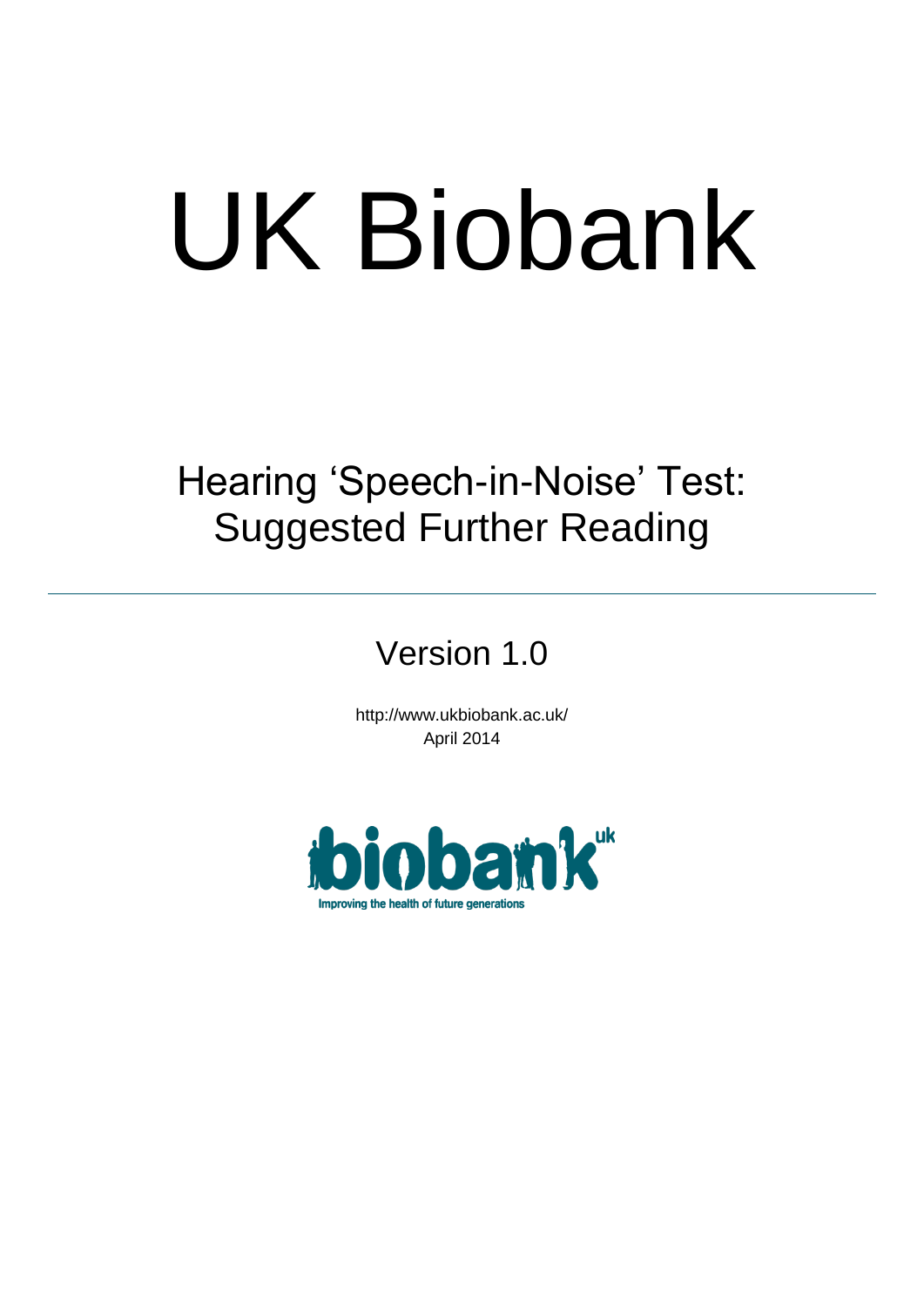## **Background**

The speech-in-noise hearing test was designed by researchers at the Institute of Sound and Vibration Research, University of Southampton. The test determines how well the participant can hear three spoken numbers played with a rushing noise in the background, also known as the digit triplet test. Further details of how the test was administered can be found [here.](http://biobank.ctsu.ox.ac.uk/crystal/refer.cgi?id=100233)

# **Suggested Further Reading**

For researchers wishing to understand more about the reliability and validity of the speech-in-noise test, please consult the following table for details of suggested further reading:

|                              | <b>Transducer</b>         | <b>Method</b>    | SRTn (dB) | SD (dB) | ME(dB) | Slope (%/dB) | <b>Comments</b>                                                                                                                      |
|------------------------------|---------------------------|------------------|-----------|---------|--------|--------------|--------------------------------------------------------------------------------------------------------------------------------------|
| Broadband<br>triplets        | <b>TDH-49</b><br>monaural | <b>Fixed SNR</b> | $-12.0$   |         | 0.33   | 18.2         | Phipps (2007) digit scoring. Slope<br>for LR fit to mean values = $16\%/dB$ .<br>Ear used for telephone. $N = 10$<br>participants.   |
| <b>Broadband</b><br>triplets | <b>TDH-49</b><br>monaural | <b>Fixed SNR</b> | $-11.1$   |         |        |              | Phipps (2007) triplet scoring. Slope<br>for LR fit to mean values = $17\%$ /dB.<br>Ear used for telephone. $N = 10$<br>participants. |
| Broadband<br>triplets        | <b>TDH-49</b><br>monaural | <b>Fixed SNR</b> | $-12.1$   | 0.86    | 1.09   | 19.4         | Morgan (2010) triplet scoring. $N =$<br>20 participants (10F/10M).                                                                   |
| Broadband<br>triplets        | <b>TDH-49</b><br>monaural | Adaptive         | $-12.6$   | 0.78    | 0.77   |              | Morgan (2010). $N = 20$ participants<br>(10M/10F).                                                                                   |
| Telephone<br>test            | Telephone<br>receiver     | Adaptive         | $-7.8$    | 1.46    |        |              | Cripps (2009). Ear used for<br>telephone. $N = 25$ participants<br>(12F/13M).                                                        |
| Telephone<br>material        | <b>TDH-49</b><br>monaural | Adaptive         | $-8.57$   | 1.18    | 1.10   |              | Ying (2010). Ear used for telephone.<br>$N = 20$ participants.                                                                       |
| Telephone<br>material        | Loudspeaker               | Adaptive         | $-8.9$    | 0.6     | 1.18   |              | Mathers (2010). ME calculated from<br>run 2 and 3. $N = 17$ participants<br>(13F/7M).                                                |

### **Notes**

ME = Measurement Error = SD of difference on replication divided by  $\sqrt{2}$ 

SRT and slope for fixed SNR calculated from logistic regression fit by averaging SRT and slope for each individual

Telephone test means the test administered from the RNID system via the telephone network landline to a standard desk handset Telephone material means digital materials used for RNID test, which are pre-mixed at SNRs of  $-14$  to  $+ 6$  dB in steps of 2 dB then sample rate reduced to 8 kHz and data compressed to 8 bits using A-law algorithm in Adobe Audition.

Noise in all tests is white noise filtered to have exactly same frequency spectrum as the 27 cut digit segments (9 digits, 3 positions) SNR is defined in terms of the average spectrum of the 27 cut digit segments (signal) and spectrum of noise as defined above.